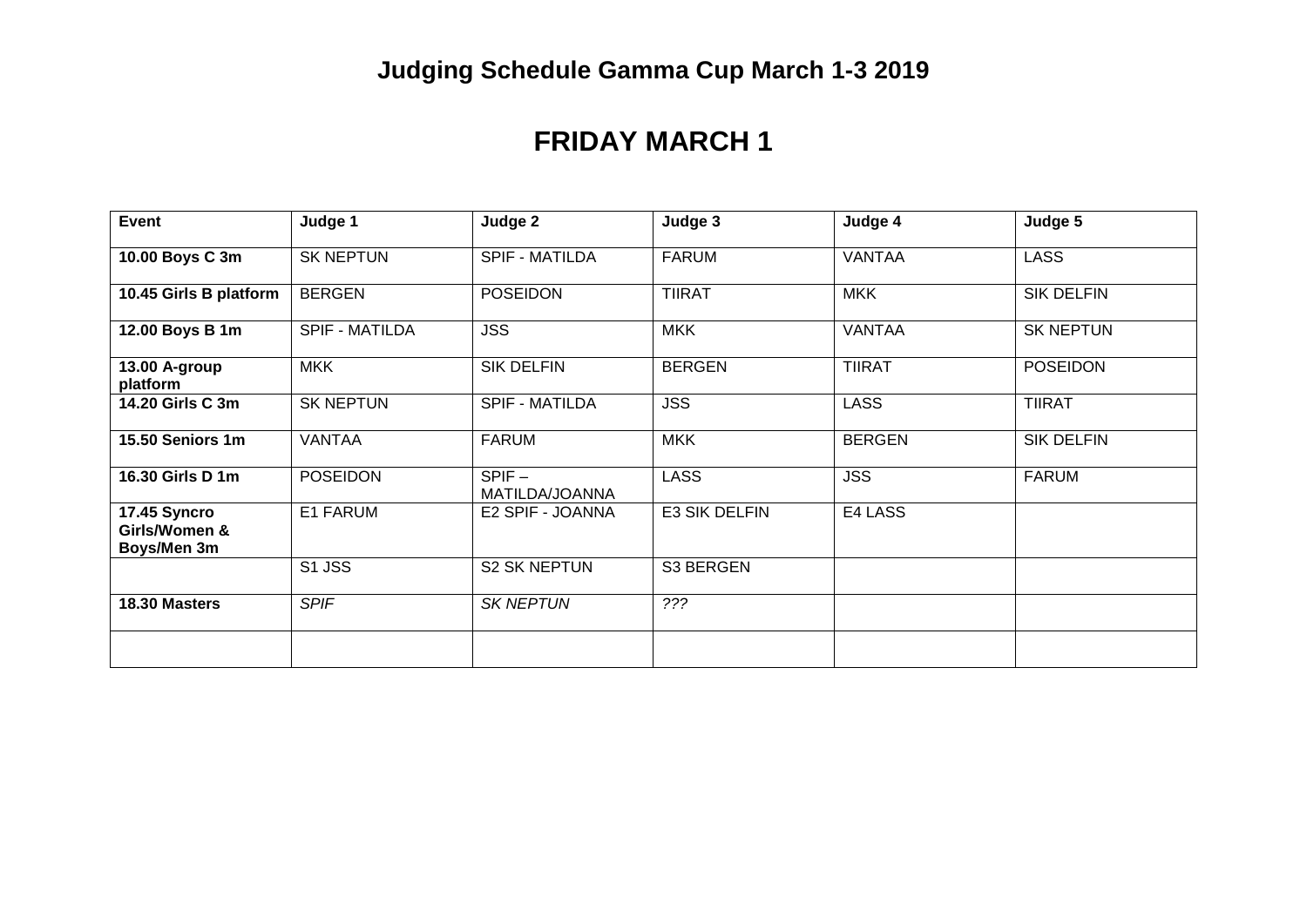## **Judging Schedule Gamma Cup March 1-3 2019**

## **SATURDAY MARCH 2**

| <b>Event</b>                             | Judge 1          | Judge 2             | Judge 3           | Judge 4           | Judge 5          |
|------------------------------------------|------------------|---------------------|-------------------|-------------------|------------------|
| 9.00 Seniors 3m                          | <b>SPIF</b>      | <b>JSS</b>          | <b>LASS</b>       | <b>TIIRAT</b>     | <b>POSEIDON</b>  |
| 9.35 Girls C 1m                          | <b>SK NEPTUN</b> | <b>SPIF</b>         | SSS               | <b>VANTAA</b>     | <b>MKK</b>       |
| 11.30 Boys C 1m                          | <b>POSEIDON</b>  | <b>LASS</b>         | <b>SIK DELFIN</b> | SSS               | <b>FARUM</b>     |
| 11.30 Girls B 3m                         | <b>JSS</b>       | <b>TIIRAT</b>       | <b>MKK</b>        | <b>SK NEPTUN</b>  | <b>VANTAA</b>    |
| 14.00 Girls D 3m                         | <b>BERGEN</b>    | <b>SIK DELFIN</b>   | <b>FARUM</b>      | SSS               | <b>POSEIDON</b>  |
| 14.00 Boys D 1m                          | <b>LASS</b>      | <b>MKK</b>          | <b>SPIF</b>       | <b>JSS</b>        | <b>VSS</b>       |
| 15.00 Boys B platform                    | <b>VANTAA</b>    | <b>SK NEPTUN</b>    | <b>BERGEN</b>     | <b>SIK DELFIN</b> | <b>SPIF</b>      |
| 15.50 Boys A 3m                          | <b>JSS</b>       | <b>POSEIDON</b>     | <b>VSS</b>        | <b>LASS</b>       | <b>SK NEPTUN</b> |
| 16.45 Girls A 1m                         | <b>SPIF</b>      | SSS                 | <b>SIK DELFIN</b> | <b>MKK</b>        | <b>VANTAA</b>    |
| 18.00 Syncro Mix 3m<br>& Syncro platform | E1 SSS           | E2 FARUM            | E3 LASS           | E4 SIK DELFIN     |                  |
|                                          | S1 VSS           | <b>S2 SK NEPTUN</b> | S3 POSEIDON       |                   |                  |